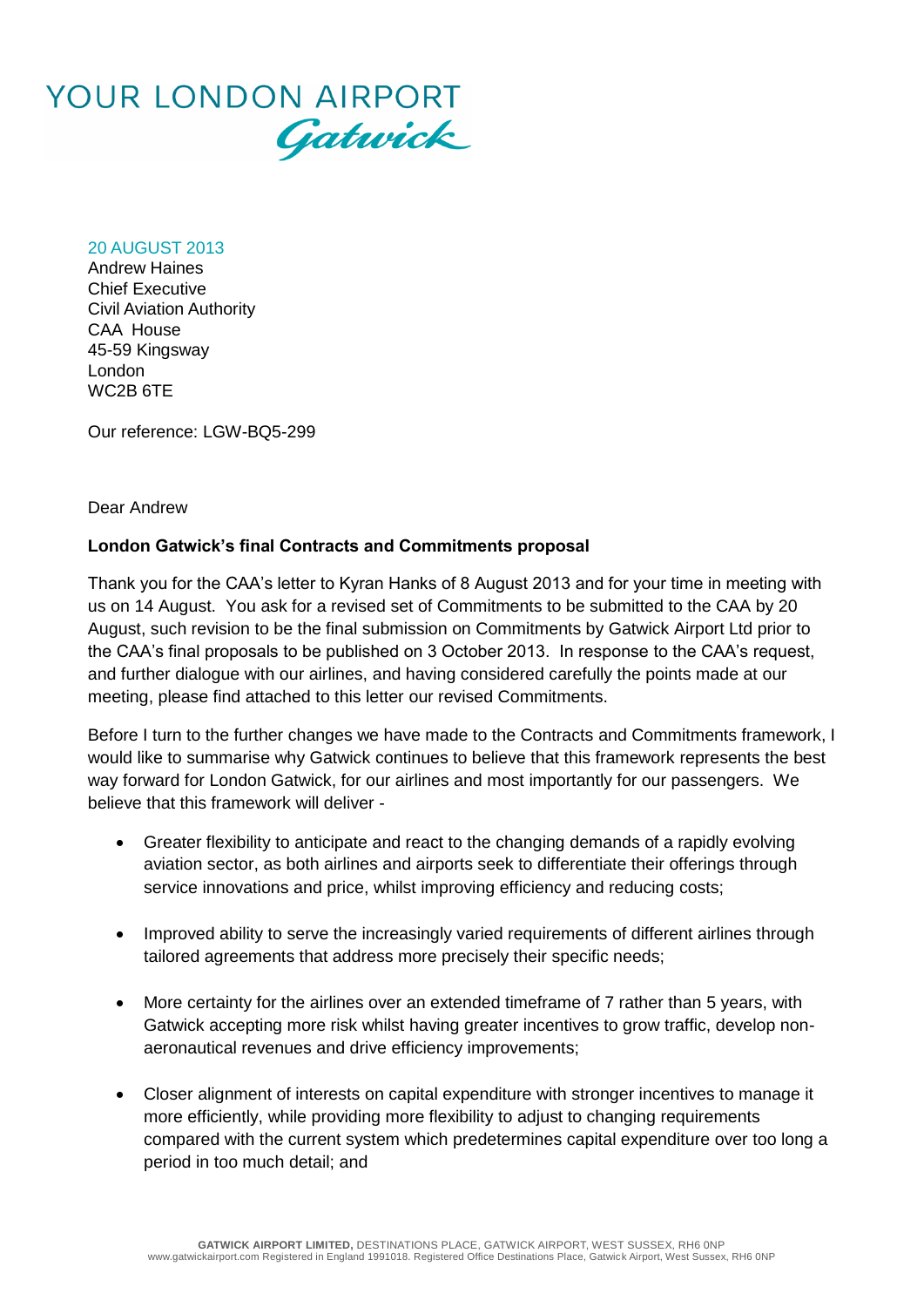

 Reduced regulatory costs and less bureaucracy and, above all, better alignment of incentives for Gatwick and its airline customers to work together on a partnership basis to deliver better service and improved choice for passengers.

The change in ownership of London's airports is now complete following the intervention of the competition authorities. We continue to urge the CAA to put in place changes to the regulatory landscape that reflect this fundamental change and promote competition and the interests of passengers. Our Contracts and Commitments proposal provides an extra level of comfort for all stakeholders that goes beyond the benefits of the new competitive environment.

Our best and final Commitments proposal coupled with improvements we have already made incorporates several critical benefits in relation to terms and conditions, enforceability and price. We are only able to offer these benefits under the specific Contracts and Commitments framework that we are proposing. In particular, the level of pricing that is possible in our final Commitments proposal is unachievable in a traditional RAB-based regulatory framework - with its enormous hidden costs in terms of lack of flexibility, bureaucracy and difficulties in responding quickly and commercially to changes in what is now a dynamic and competitive market.

I now turn to the changes we have made.

### *Service quality*

First, we propose that the service quality regime is adjusted so that the bonus element of the Commitments regime is eliminated. This is a significant change as it removes the opportunity for Gatwick to earn a proportion of aeronautical revenue as reward for out-performance. In a RABbased world, this would represent the foregoing of around £4m a year of possible upside. In offering this concession, we are responding to the continued opposition from our airlines to the ability of Gatwick to earn bonuses.

We are able to report also that all the metrics of the proposed service quality regime have now been agreed with our airlines, and we believe that we are now in full agreement on all aspects of the service quality regime. Finally, and solely within the Commitments framework, we have already proposed that there would be an increase in the penalties that would apply in the unlikely event that there were protracted failures in service failure. As a package, we believe that these changes respond directly to the airlines' concerns that the service quality proposals were not sufficiently stringent.

### *Pricing*

Second, we propose that the average prices that will be achieved by Gatwick are adjusted from our most recent set of proposed Commitments. We note the airlines' comments on the current proposed gross price of RPI+2.5 over 7 years, with a delivered net price of RPI+1.5, as being too high. We note the "fair price" previously proposed by the CAA of RPI+0 over 7 years (although we remain of the view that this price should rise in the light of the feedback that we have given to the CAA). We have made a further, final and substantial reduction and commit to set the gross level of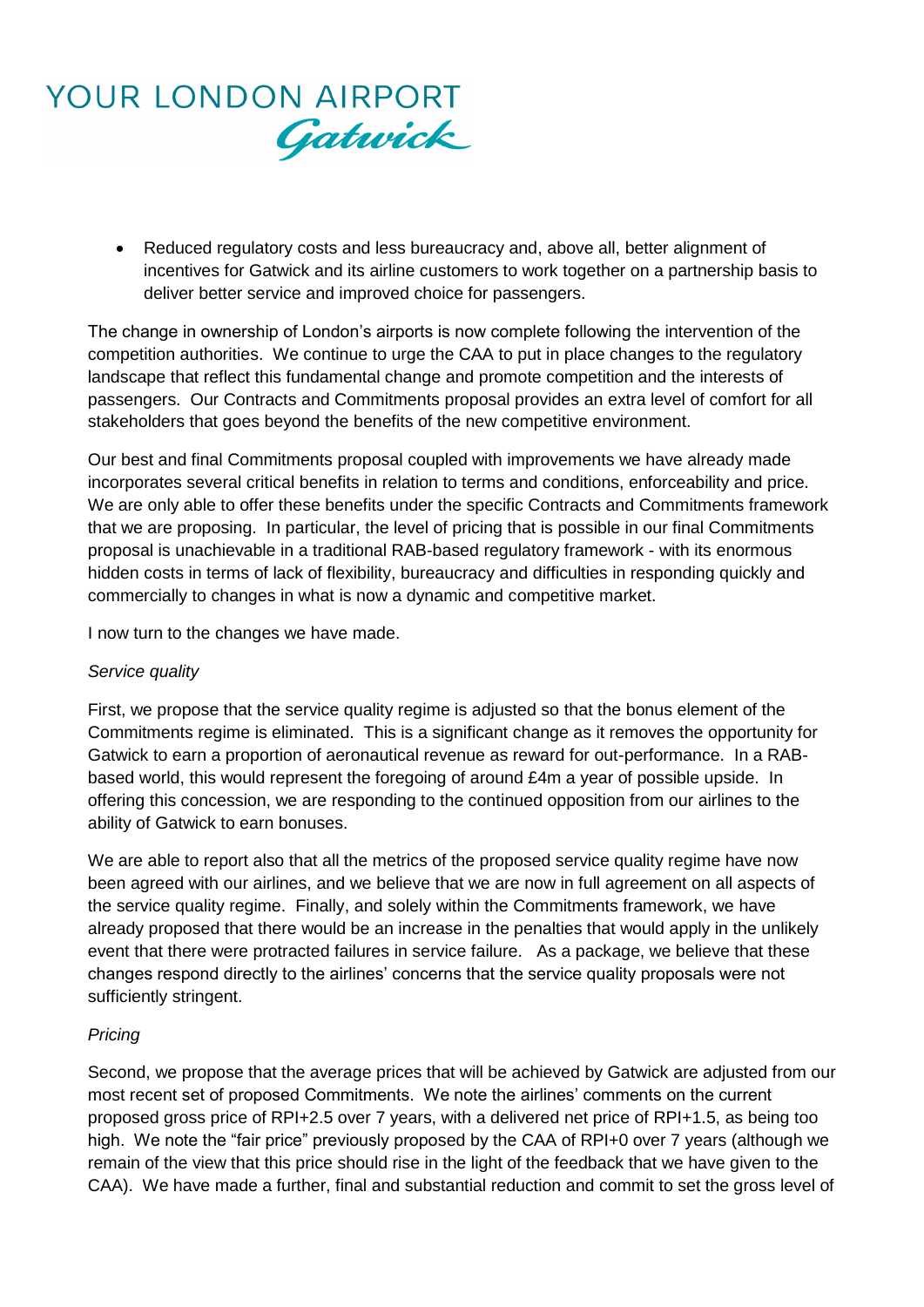# YOUR LONDON AIRPORT Gatwick

the Commitments price at **RPI+1.5**, with the net level of prices achieved by Gatwick set at **RPI+0.5**. At this level, we believe that our proposed price levels are very close to the CAA's initial proposals and provide (more than) adequate protection against any risk of Gatwick excessively pricing. We believe that this is a compelling proposition especially given the concession on service.

## *Runway development costs*

Third, we have considered the subject of runway development costs. Our most recent proposal was that these costs, once demonstrated to be efficiently occurred, should be passed through to our airlines, but only if Government support for the construction of extra runway capacity at Gatwick was forthcoming. In our recent meeting, the CAA indicated that the recovery of costs associated with runway development could be the subject of a regulatory policy statement, since the same issue arises at all three currently regulated airports. The way in which the CAA would propose to allow airports to recover runway development costs is a matter of critical importance to the chances of any new capacity being delivered. In a regulated scenario, we can agree that this subject is best addressed by way of a regulatory policy statement. In the absence of a licence, our proposed Commitment on runway costs would stand although we would have regard to any regulatory policy statement issued by the CAA, and have amended the Commitments accordingly.

## *Changes to the Commitments regime*

Fourth, there have been comments that the ability to change the Commitments regime with the agreement of only 51% (by passenger numbers) of our airlines is an insufficiently high hurdle. In that light, we have altered this hurdle rate to 67%.

Other changes that we have made to the term sheet are indicated by way of a mark-up.

We trust that the inherent merits of the Contracts and Commitments regime, coupled with our responsiveness to the airlines and CAA and a suite of significant improvements, will allow the CAA to support the Contracts and Commitments framework in your final proposals document. We believe the following elements will be critical to the success of the framework –

- The removal of a direct link between capital expenditure and aeronautical charges should encourage more efficient and focused capital expenditure and a more collaborative approach to the provision of facilities and services;
- The streamlined and improved consultation framework should focus everyone's attention on the main strategic projects that are being proposed by Gatwick, rather than the detailed intrusive consultation that has evolved under Annex G; and
- The greater challenge implied by the revised and final proposals we have submitted, and the foregoing of service quality upside, makes the incentive properties of the seven year duration of the Commitments period even more important than previously. That duration provides the space for Gatwick both to improve the efficiency of the airport to the benefit of passengers, and to conclude contractual arrangements with our airlines, in a way consistent with the more competitive airports market that now exists.